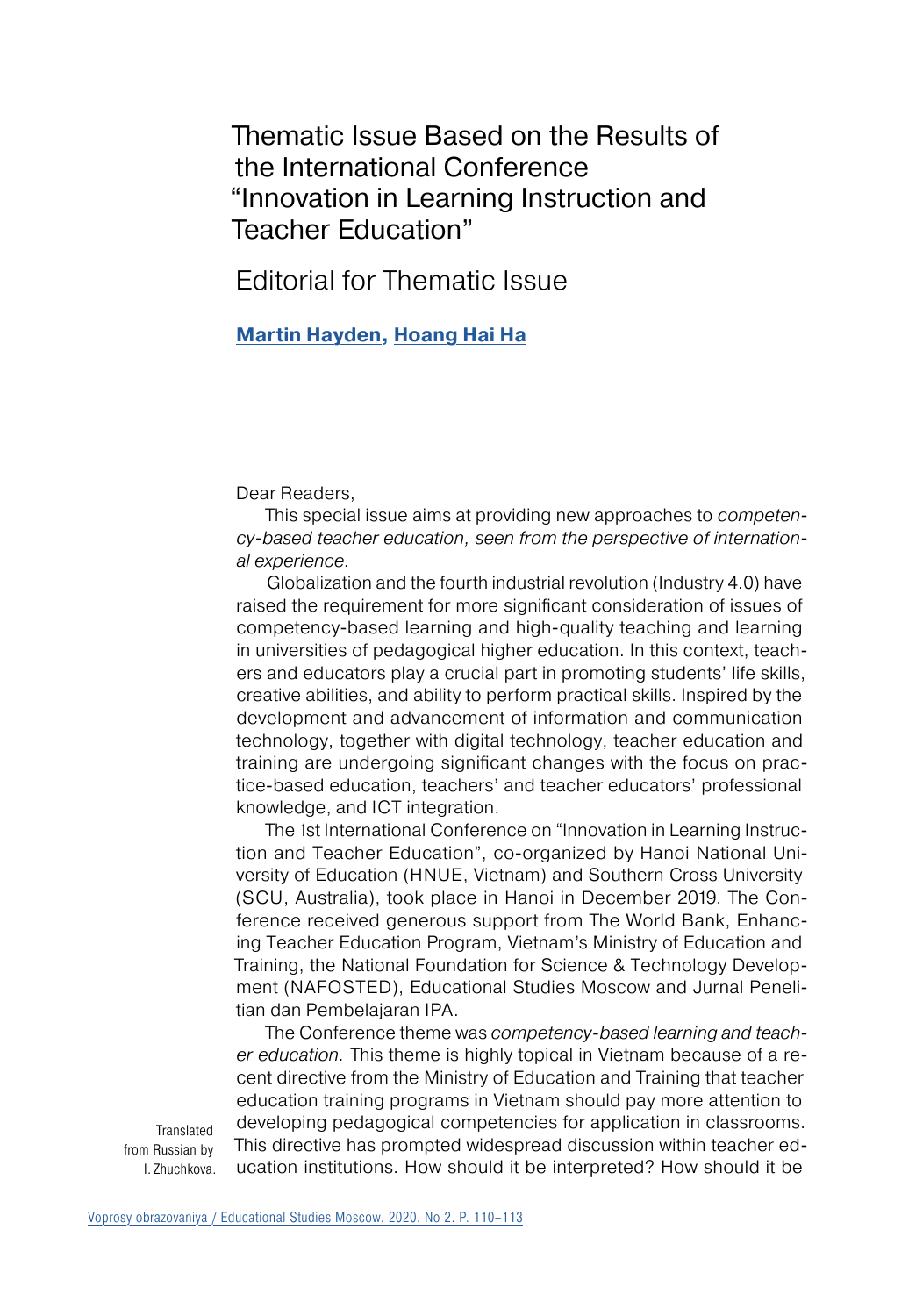applied? While the Ministry wishes to see more attention given to the development of competencies within the general education school curriculum, a point made by Professor Nan Bahr, a keynote speaker from Southern Cross University, is that quality in teacher education may be represented as follows: Quality = (competencies + productive behaviors) x personal attributes. In other words, being competent in pedagogical skills is only part of what entrants to the teaching profession need. At least as important is experience in translating those competencies into productive behaviors, and then consideration must be given to the many personal attributes required to be an effective teacher.

The conference provided a forum for researchers, academics, professionals, experts in educational science, and educators from 10 countries (Australia, Belgium, USA, Taiwan, Singapore, Germany, France, Spain, Indonesia and Vietnam) to share their theoretical knowledge, research findings and educational practices with their colleagues. The Conference's international scientific committee dedicated an enormous amount of time and effort in patiently reviewing and editing the conference papers, as well as in building the conference agenda. At least two reviewers with relevant expertise reviewed any full articles submitted for the conference. Accepted papers were organized into thematic sessions or roundtable discussions. The conference featured 12 oral sessions, ten invited presentations/papers, 200 abstracts and a Roundtable. The conference showed how educators contribute positively to human resource development to keep pace with the constantly changing aspects of life and, in so doing, meet the needs of the community.

The conference papers addressed a wide range of issues concerning competency-based education. Some papers discussed the nature of competency-based education. Others addressed the implications of an increased emphasis on a competency-based model in specific disciplinary settings. Some papers looked at questions of competency at different levels within the education system, while others explore competency within the curriculum of teacher training programs. In general, there was agreement that educators, whether in schools or teacher training universities, now face many professional challenges in determining how best to integrate a focus on competencies in the curriculum.

The six papers included in this issue of the journal are eclectic in their focus and interests. Indeed, it is their diversity that contributed to their attractiveness for inclusion in the Journal.

Vietnamese scholars wrote two of the papers. The first of these focuses on lecturer professional development at a provincial university in Vietnam. Of interest here is the perceived importance of on-site professional development opportunities provided for members of academic staff. The investigation provides insights that might well inform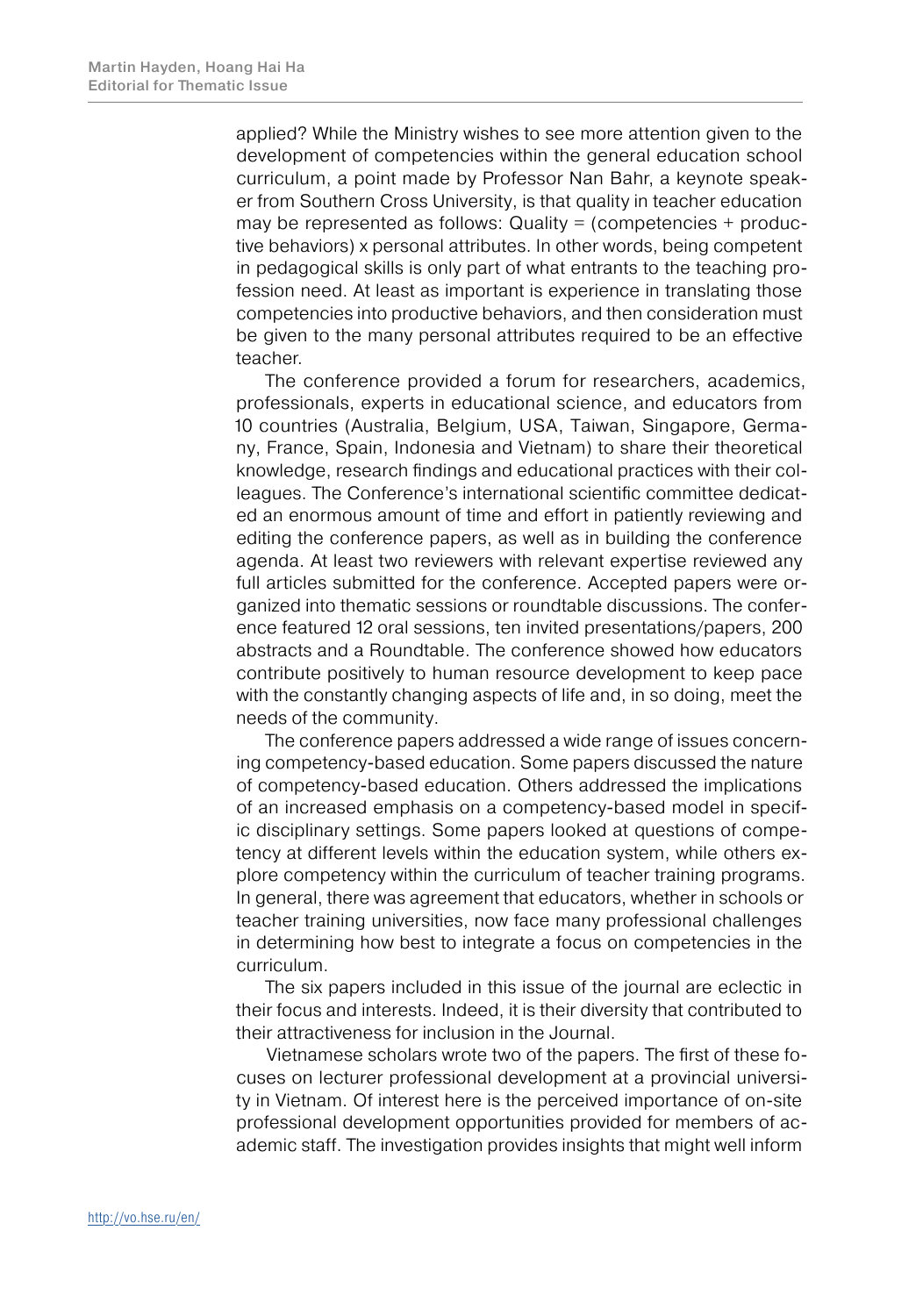future policy and practice in Vietnam's higher education sector in the context of ongoing educational reform.

The second focuses on teacher professional development, in this case regarding the use of in-service education to impact attitudes to STEM (Science, Technology, Engineering, and Mathematics) education. Results from this investigation pointed to the value of particular aspects of offline forms of learning to the development of a positive outlook on STEM education. The authors argue that teachers and the methodologies they employ play an important role in promoting STEM education, thereby assisting young people to become better prepared for a labor market in which STEM skills will be more valuable than ever.

In recent years, STEM education has expanded rapidly in many Asian countries. The first of the papers from beyond Vietnam comes from Taiwan. It also addressed the theme of teacher professional development in the context of STEM education. The authors developed STEM material and modules to support teachers and students to engage in hands-on, inquiry activities, while learning multidisciplinary contents of physics, chemistry, biology, mathematics, electronics, and programming. The results throw light on strengths and weaknesses in the design and delivery of teacher professional development programs in the STEM area.

The paper from Belgium reports on the flipped classroom as an instructional model, with the focus on its long-term effects for learners and teachers. The author conducted surveys in seven European settings, including Belgium, Italy, Bulgaria, Slovenia, Poland and the Netherlands, regarding students' and teachers' perceptions of the implementation of the flipped classroom model in their teaching. The participants also reported on the challenges of integrating technology in their classrooms. Based on the survey results, recommendations for increasing the chances of a successful implementation of the flipped classroom model were raised and then tested during flipped classroom training activity involving Belgian and Vietnamese teacher education institutions.

Another paper comes from France, where an ambitious international program of teacher professional development concerning the use of blended learning is underway. In this paper, the focus is on reporting the experiences of Pakistani teacher-educators who participated in an award program entitled "Blended Learning Training for Teachers Educators between Europe and Asia" (BLTeae) supported by the European Commission's ERASMUS+ program in 2016. This paper reports on the professional development of teacher educators across European and Asian regions in an era of digital ecosystems. The researchers created a transcultural and international 'community of practice', supported by online resources, the sharing of videos, and the use of online forum and small-group face-to-face discussions.

The paper from Germany reports on an innovative approach to guiding students through the process of reflecting deeply on issues